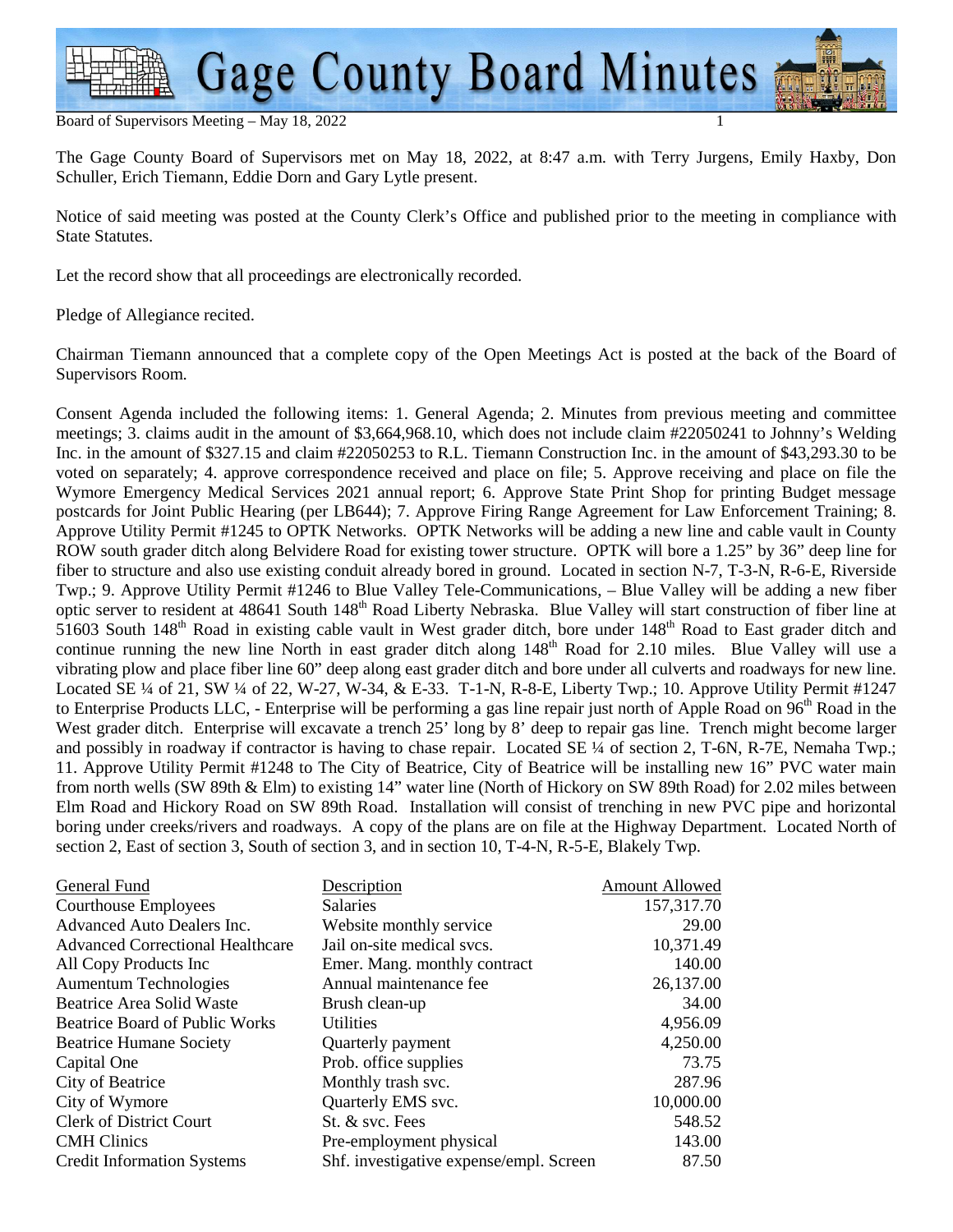# Gage County Board Minutes

Board of Supervisors Meeting – May 18, 2022 2

| DAS St Accounting-Central 6507       | District court fees                      | 54.60     |
|--------------------------------------|------------------------------------------|-----------|
| Datashield Corporation               | Prob. doc shredding                      | 1.76      |
| <b>Dept Correctional Svcs</b>        | Inmate board/medical                     | 934.50    |
| Diode Communications                 | Vets off. Monitoring                     | 80.85     |
| Diode Technologies                   | Co. crt controllers                      | 390.40    |
| Dr. Eric Thomsen                     | Mental Health Hearing                    | 95.00     |
| <b>Eakes Office Solutions</b>        | Office equip, supplies, etc.             | 2,033.76  |
| Echo Group Inc                       | Ballasts, lights, switches, etc.         | 356.07    |
| Farmers Cooperative                  | Shf. office fuel                         | 203.99    |
| First Wireless Inc                   | Law enforcement supplies                 | 44.03     |
| Gage County Sheriff's Office         | Shf. fees and mileage                    | 1,309.22  |
| Garrison Law Office                  | Atty fees                                | 517.50    |
| Green Way Lawn Services              | Mowing and fert.                         | 580.00    |
| <b>GWorks</b>                        | County web support                       | 19,922.00 |
| David Henning                        | Cemetery moving/maint.                   | 500.00    |
| <b>Hometown Leasing</b>              | Copy machine lease                       | 313.22    |
| <b>Interstate All Battery Center</b> | Batteries for elevator, alarm & scrubber | 49.50     |
| <b>Isolved Benefit Services</b>      | Monthly admin. fees                      | 124.75    |
| Jerry L Shelton Atty                 | Atty fees                                | 2,195.00  |
| Jones Automotive Inc                 | Shf. change out vehicle                  | 13,966.84 |
| Lammel Plumbing Inc                  | Crt. House repairs                       | 568.02    |
| Land Survey Tech Inc                 | Co. Surveyor operating expense           | 4,862.22  |
| Lepant Law Office PC LLO             | <b>Mental Health Hearing</b>             | 95.00     |
| <b>Lincoln Journal Star</b>          | Publications                             | 2,671.21  |
| Lynn Peavey Company                  | Law enforcement supplies                 | 183.00    |
| <b>Mahloch Law Office</b>            | Atty fees                                | 617.50    |
| Matthew K Kosmicki Law LLC           | Atty fees                                | 1,008.06  |
| Mead Lumber                          | Radio system                             | 7.48      |
| Microfilm Imaging Systems Inc        | Courts scanning equip. & rent            | 457.00    |
| <b>Midwest Process Services</b>      | Civil process fees                       | 419.33    |
| MIPS Inc                             | Computer support, programs, etc.         | 8,814.88  |
| Nebraska County Attorneys Assoc.     | Membership dues/seminar registrations    | 2,296.00  |
| Nebraska Health and Human Svc.       | Patient care                             | 360.00    |
| Nelson, Clark & Timan, PC            | Public defender atty fees                | 6,346.15  |
| Noakes Heating & Air Conditioning    | AC repairs                               | 426.93    |
| Norris Public Power District         | <b>Utilities</b>                         | 41.68     |
| Northeast Auto                       | Investigative expense                    | 537.00    |
| <b>NSA/POAN Law Enforcement</b>      | <b>Registration fees</b>                 | 130.00    |
| Paper Tiger Shredding Inc            | Shredding services                       | 35.00     |
| Pell Reporting Inc                   | Co. court costs                          | 644.11    |
| Philippi Electric Inc                | Crt. House repairs                       | 1,304.86  |
| Physicians Laboratory PC             | Autopsy expense                          | 2,050.00  |
| Dr. Wayne Price                      | <b>Mental Health Hearing</b>             | 95.00     |
| <b>Priority Printing</b>             | Business cards & envelopes               | 349.26    |
| Quadient Inc                         | Election standard maintenance            | 696.00    |
| Quill - Ext.                         | Office supplies                          | 63.16     |
| Quill – Co Ct                        | Office supplies                          | 924.14    |
| Quill - Prob.                        | Office supplies                          | 53.62     |
| Quill - Treas.                       | Office supplies                          | 1,040.39  |
| <b>Region V Systems</b>              | EPC svcs.                                | 1,284.00  |
| Sack Lumber                          | Law enforcement supplies                 | 166.90    |
| Sapp Bros                            | Shf. $\&$ jail fuel                      | 5,921.16  |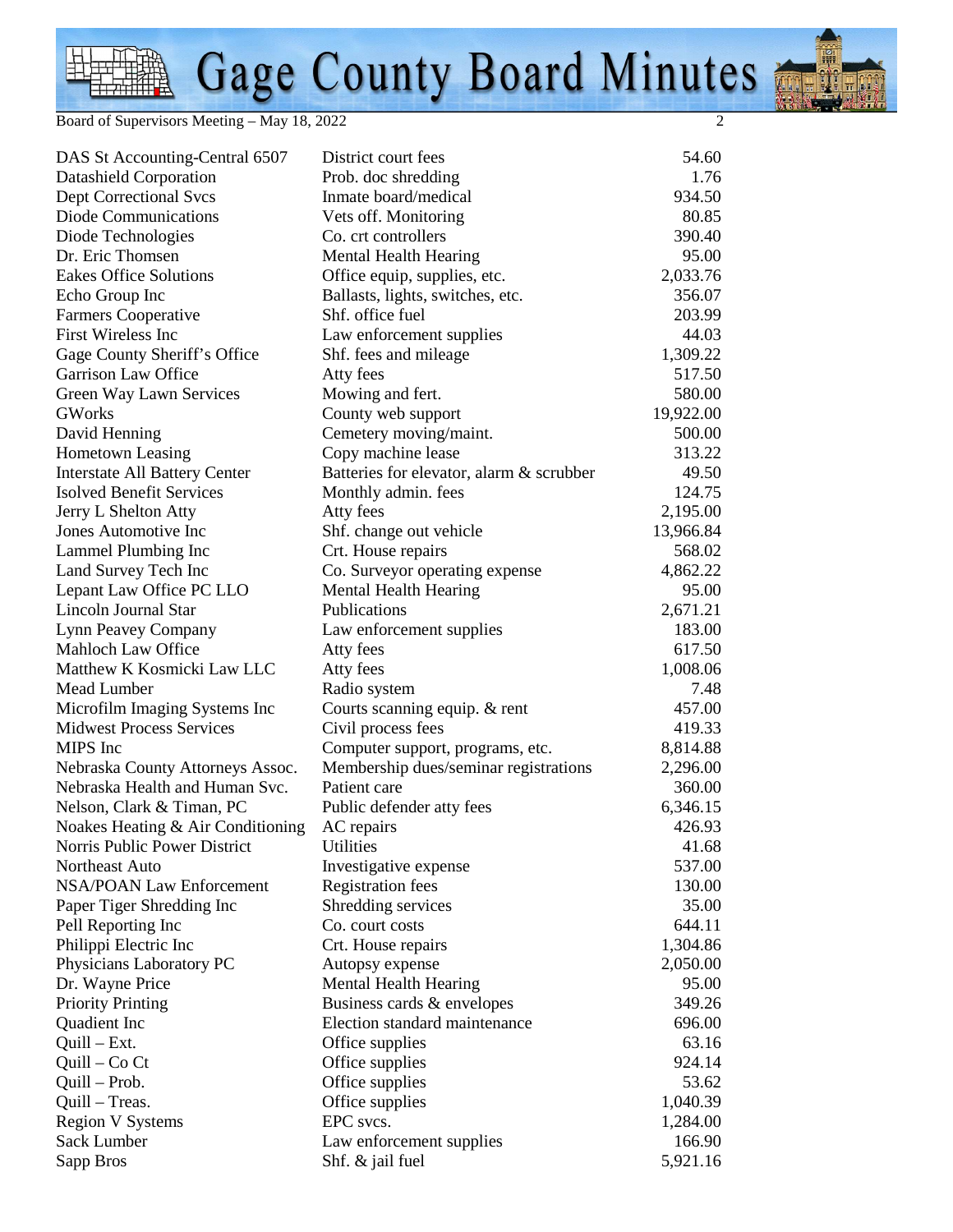## Gage County Board Minutes

Board of Supervisors Meeting – May 18, 2022 3

| SE Nebraska Communications                | Prob. phones                       | 115.07    |
|-------------------------------------------|------------------------------------|-----------|
| <b>Sheridan Industries</b>                | Ext. offc. janitorial svc.         | 120.00    |
| <b>Richard Snyder</b>                     | Deposition fees                    | 40.48     |
| Sindy L Snyder                            | Deposition fees                    | 40.48     |
| Soap Opera Laundry                        | Mop heads, dust rags and dust mops | 15.25     |
| <b>Software Unlimited Corp</b>            | Computer software maintenance fee  | 678.00    |
| Stephen J Kraviec PC LLO                  | Child Suppt. Enf. Atty, postage    | 2,336.54  |
| Summit Food Service LLC                   | Jail meals                         | 1,859.25  |
| The Home Depot Pro                        | Restroom supplies                  | 1,212.79  |
| The Voice News                            | Publications                       | 1,860.50  |
| The Wymore Arbor State LLC                | Publications                       | 1,438.51  |
| <b>Thomson Reuters</b>                    | Dist. judge software subscription  | 2,432.64  |
| <b>TK Elevator Corporation</b>            | Svc. Agreement                     | 240.21    |
| <b>US Bank Purchase Cards</b>             | Meals, fuel, supplies              | 1,274.70  |
| <b>US Postal Svc</b>                      | Dist. Prob. postage                | 1,270.00  |
| Verizon Wireless                          | Shf. wireless svc                  | 480.12    |
| Verizon Wireless                          | Emerg. Mgm. wireless svc           | 922.83    |
| <b>Washington County Sheriff's Office</b> | Inmate boarding                    | 13,500.00 |
| Westlake Ace Hardware Inc                 | Crt. house supplies                | 251.29    |
| Windstream – Prob.                        | Phone svc                          | 45.93     |
| Windstream – Ext. Office                  | Phone svc                          | 585.78    |
| Windstream - Fillmore Co. Prob.           | Phone svc                          | 405.44    |
| Windstream - Hwy. Dept.                   | Phone svc                          | 441.06    |
| Wolfe Snowden Hurd Luers & Ahl            | Atty fees                          | 41.00     |
| Woods & Aitken LLP                        | Legal svc                          | 350.00    |
| Zultys Inc                                | Prob. phone svc                    | 239.48    |
| Road Fund                                 |                                    |           |
| <b>Highway Department Employees</b>       | Salaries                           | 46,939.23 |
| All Copy Products Inc                     | Contract overage charge            | 44.36     |
| <b>Beatrice Area Solid Waste</b>          | Rubbish disposal                   | 448.00    |
| <b>Beatrice Board of Public Works</b>     | Utilities                          | 400.74    |
| Beatrice Concrete Sand & Gravel           | Rock & Gravel                      | 57,536.44 |
| Beatrice Iron & Metal Co                  | Parts, tools, supplies             | 356.19    |
| <b>Blue Valley Door Co</b>                | Wall station                       | 25.00     |
| Cather & Sons Const., Inc                 | Asphalt                            | 975.78    |
| City of Beatrice                          | Bin rental                         | 74.24     |
| City of Wymore                            | <b>Utilities</b>                   | 177.43    |
| Concrete Industries Inc                   | Concrete                           | 172.75    |
| Constellation                             | <b>Utilities</b>                   | 178.08    |
| Cornhusker Intl. Trucks                   | Parts                              | 4,236.56  |
| <b>Eakes Office Solutions</b>             | Office supplies                    | 129.16    |
| <b>Fastenal Company Inc</b>               | Bolts, nuts                        | 705.88    |
| Gage County Equipment Inc                 | supplies                           | 8.00      |
| <b>GWorks</b>                             | Annual subscription fee            | 2,898.00  |
| Huls Body Shop Inc                        | Winch truck clean up               | 700.00    |
| <b>Inland Truck Parts Inc</b>             | Parts                              | 143.72    |
| Johnny's Welding Inc                      | Parts                              | 327.15    |
| Landmark Implement Inc                    | JD skid steer rent                 | 5,800.00  |
| Larry's Tire & Service Inc                | Mounting                           | 330.00    |
| Mainelli Wagner & Associates Inc          | Consulting services                | 47,682.74 |
| Matheson Tri Gas Inc                      | Oxygen bottles                     | 96.56     |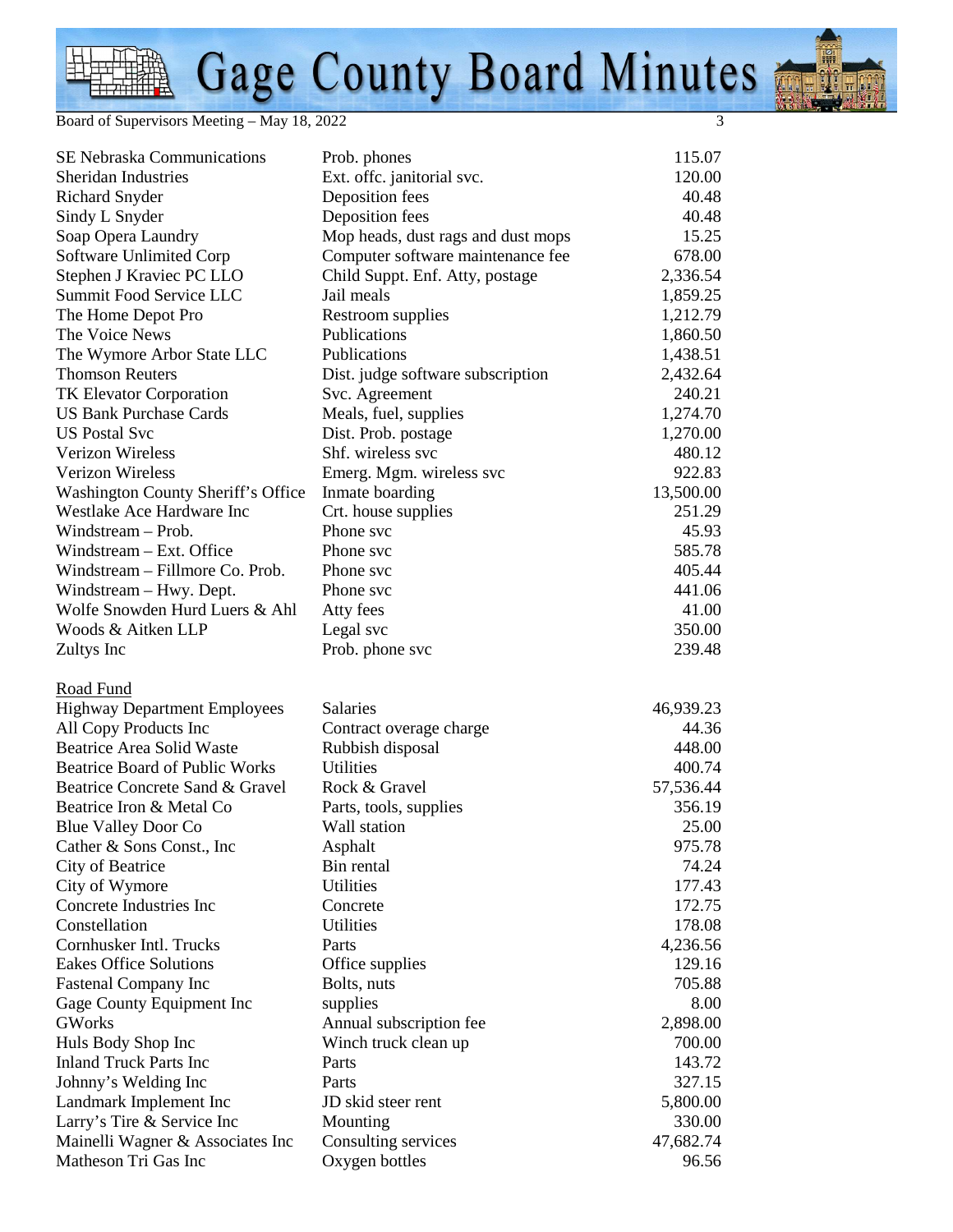### Gage County Board Minutes

Board of Supervisors Meeting – May 18, 2022 4

| <b>Metal Culverts Inc</b>                  | Culverts                                | 13,818.06  |
|--------------------------------------------|-----------------------------------------|------------|
| Midwest Service & Sales Co Inc             | Insert for signs                        | 1,200.00   |
| Miller Seed                                | Seed                                    | 4,680.00   |
| MIPS Inc                                   | Hwy pkg. program/support                | 186.72     |
| NMC Exchange LLC                           | Parts, labor                            | 2,253.15   |
| Nutrien Ag Solutions Inc                   | supplies                                | 105.00     |
| O'Reilly Auto Parts                        | Parts, tools                            | 622.72     |
| R L Tiemann Construction Inc               | Gravel & hauling                        | 43,293.30  |
| <b>RDO Truck Center Co</b>                 | Parts                                   | 49.10      |
| Rock On Inc                                | Gravel hauling                          | 7,878.24   |
| Sapp Bros                                  | Fuel, oil                               | 14,099.11  |
| T.O. Haas                                  | Skid loader rental                      | 931.96     |
| <b>Truck Center Companies</b>              | Parts, supplies                         | 467.00     |
| Truck Equipment Service Co                 | Parts                                   | 1,874.56   |
| <b>US Auto Force</b>                       | <b>Tires</b>                            | 8,457.57   |
| <b>US Bank Purchase Cards</b>              | Cut-off saw, flags, lights              | 2,032.79   |
| <b>Verizon Connect</b>                     | Veh, GPS                                | 255.80     |
| Westlake Ace Hardware Inc                  | Supplies                                | 145.56     |
| Zoellner Ford                              | Parts                                   | 448.34     |
|                                            |                                         |            |
| ROD Preservation & Modernization Fund      |                                         |            |
| Capital Business Systems Inc               | Copier lease                            | 214.79     |
| MIPS Inc                                   | Computer program/support                | 218.08     |
|                                            |                                         |            |
|                                            |                                         |            |
| <b>Insurance Fund</b>                      |                                         |            |
| Gage County Health Insurance               | Employee health insurance claims paid   | 59,931.17  |
|                                            |                                         |            |
| <b>Community/Economic Development Fund</b> |                                         |            |
| NGage                                      | <b>Quarterly Payment</b>                | 31,326.01  |
|                                            |                                         |            |
| <b>Inheritance Fund</b>                    |                                         |            |
| First Wireless Inc                         | Law enforcement supplies                | 15,890.00  |
|                                            |                                         |            |
| $Judgment - (Bearrice 6) Fund$             |                                         |            |
| Bartle & Geier Law Firm                    | Judgment Beatrice 6 Joseph White Estate | 730,768.92 |
| Bartle & Geier Law Firm                    | Judgment Beatrice 6 Kathleen Gonzalez   | 233,846.06 |
| Bartle & Geier Law Firm                    | Judgment Beatrice 6 Thomas Winslow      | 730,768.92 |
| Bartle & Geier Law Firm                    | Judgment Beatrice 6 Joann Taylor        | 730,768.92 |
| Chaloupka, et al, PC LLO                   | Judgment Beatrice 6 Debra Shelden       | 225,076.83 |
| Friedman Law Offices, PC LLO               | Judgment Beatrice 6 James Dean          | 271,846.04 |
|                                            |                                         |            |
| <b>General Fund</b>                        |                                         |            |
| Ameritas                                   | County share of Employees Retirement    | 10,720.65  |
| <b>Security First Bank</b>                 | Co. share of Empl. Soc. Sec. & Medicare | 11,461.63  |
|                                            |                                         |            |
| Gage County Clerk - Health Plan            | Co. share of Empl. health insurance     | 29,148.44  |
| <b>Road Fund</b>                           |                                         |            |
| Ameritas                                   | County share of Employees Retirement    | 3,168.36   |
| <b>Security First Bank</b>                 | Co. share of Empl. Soc. Sec. & Medicare | 3,443.84   |
| Gage County Clerk - Health Plan            | Co. share of Empl. health insurance     | 11,166.27  |
|                                            |                                         |            |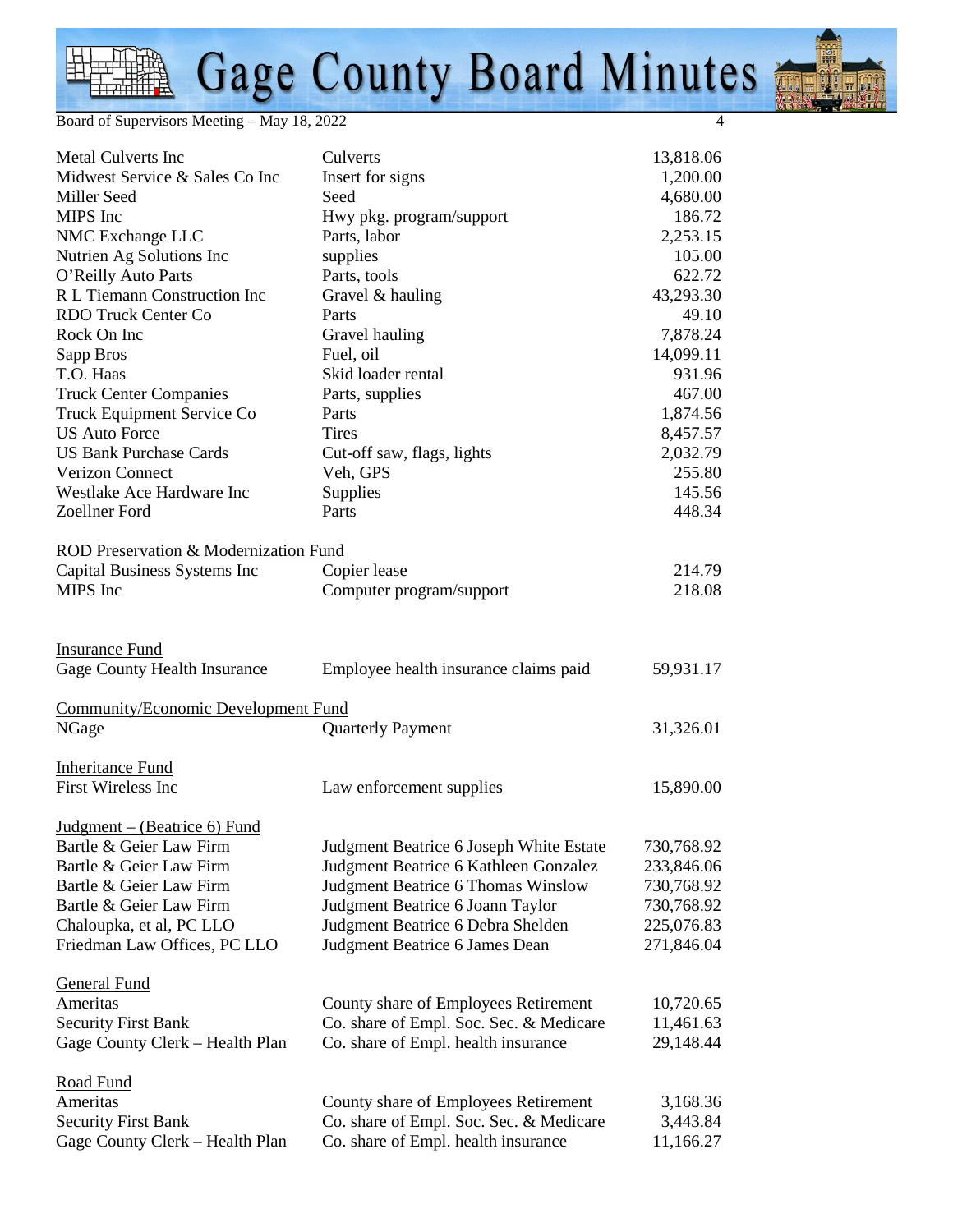

#### Board of Supervisors Meeting - May 18, 2022

Motion made by Lytle, seconded by Dorn to approve the consent agenda with the exception of #7, the agreement for use of firing range, to be voted on separately. Motion carried 6-0.

Motion made by Lytle, seconded by Dorn to approve an agreement with Wayne Lineweber for the use of his firing range for Law Enforcement Training. Motion carried 6-0.

Motion made by Dorn, seconded by Haxby to approve claim #22050241 to Johnny's Welding, Inc., in the amount of \$327.15. Motion carried 5-0-1 with Jurgens abstaining due to conflict of interest.

Motion made by Jurgens, seconded by Dorn to approve claim #22050253 to R.L. Tiemann Construction, Inc., in the amount of \$43,293.30, bringing the total amount of claims approved through May 18, 2022 to \$3,708,588.55. Motion carried 5-0-1 with Tiemann abstaining due to conflict of interest.

No public present for comments or request for future agenda items.

Committee report was given by Dave Jones on Bldg. & Grounds. Discussion included courthouse building repairs, detention center plumbing issues, and having Upward Bound students work for the county.

Break in committee reports for timed agenda item.

Veterans Service Officer Scott Bates introduced veterans honor award recipient, Frank Smith, to the board. Smith enlisted in the U.S. Army on June 10, 1942, and was honorably discharged on November 11, 1945, with the rank of Corporal. During Smith's service he was awarded the WWII Campaign Medal with 3 bronze stars for the battles of Rome-Arno, North Apennines, and Po Valley, and was awarded the Good Conduct Medal. Frank turned 100 years old on May  $5<sup>th</sup>$  and still serves the public by delivering meals to Seniors in the community. Frank spoke to the board about many memories, some good, some bad, of his time in the military service. He said he was a volunteer for his country and that there was more of a feeling of patriotism for our country then than now. Smith said while in the service he was taught jujutsu which is hand-to-hand combat. A Lieutenant who was  $5'$  10  $\frac{1}{2}$  and 180 pounds challenged Smith who was  $5'$   $5''$ and 120 pounds, to an exhibition exercise. Smith sent the Lieutenant flying and that was the end of the exercise. He survived attacks on his ship by German ships, a storm with a 45' high wall of water tossing their ship about, dodging gunfire during an air attack, and an air attack where bombs were being dropped and he had to take cover behind a large tree to keep from getting hit by the bomb shrapnel which penetrated the other side of the tree. While stationed in Italy, Smith became friends with several local families, learned to speak Italian in 8 different dialects, had gifts sent from family back home for a 10-year-old daughter of one of the families for Christmas, and listened as the son of one of the families talked about the horrific conditions in the concentration camps after returning home from being a POW. Smith said people tried to say there weren't concentration camps, but he was at one of them, he was at the gas chambers, he was at the execution post, he witnessed the prisoners being made to stand at attention all day out in the cold and rain causing them to get sick and die. The camps were real. Smith said we are sitting here today, living in peace, because of those who died. After the war ended, Smith was offered a commission 3 times but he turned it down, he was going home. Shortly after returning home, he was walking down  $6<sup>th</sup>$  Street when he heard a truck backfire and he automatically "hit the deck" and then realized that he really was home. Jurgens presented Smith with a token of appreciation from the board and thanked him for his service, and Tiemann thanked him for sharing the stories of his experiences and for fighting for our freedom.

Committee reports were given by Jurgens on Finance/Insurance and Road & Bridge, Lytle on Human Resources/Employee Relations, and Lisa Wiegand on Emergency Management. Discussion included updates needed for employee handbook, reviewing solar energy regulations, and road traffic counts.

C.J. Johnson, Regional Administrator for Region V Systems, presented the annual report and other information relating to Region V activities and initiatives.

Motion made by Dorn, seconded by Haxby to receive the report and place it on file. Motion carried 6-0.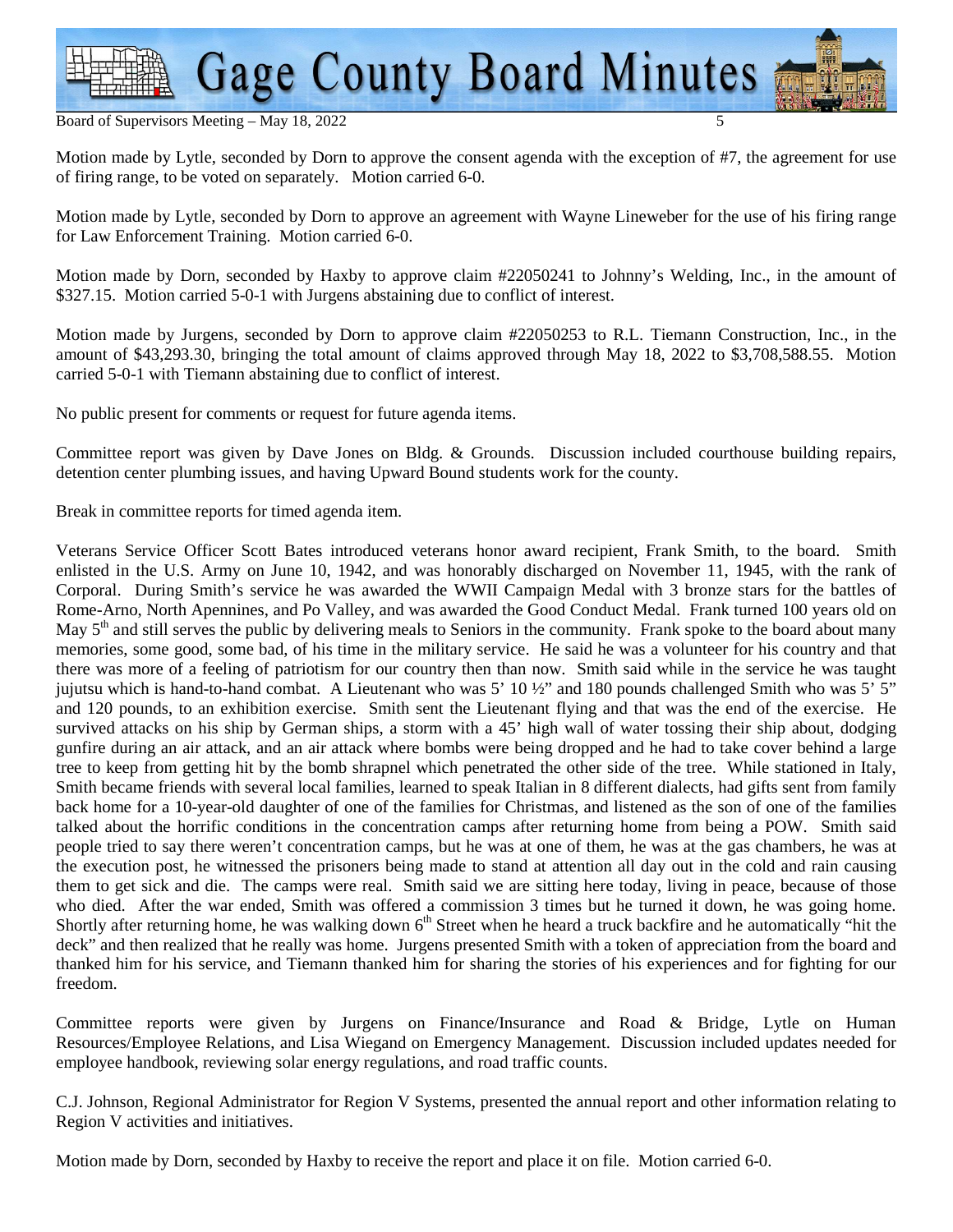

Jeanne Andrews was unable to attend the meeting for a presentation on workforce housing for the county. She will make the presentation at a future meeting.

### **RESOLUTION #22-07**

 WHEREAS, the County of Gage is the owner and holder of several certificates of tax sale of several parcels of real estate, Certificates #11296, #11279, #11281, #11289, #11295, and #11291 issued to the County of Gage for all delinquent regular taxes thereon, and which having been regularly advertised and offered for sale at tax sale, and remaining unsold for want of advertised and offered for sale at tax sale, and remaining unsold for want of bidders, or having been sold to the County of Gage and certificates of tax sale issued thereon under provisions of Nebraska Revised Statutes, Section 77-1809 (1943); and,

 WHEREAS, as of October 1, 2021, more than Three (3) years and less than Three (3) years Nine (9) months have elapsed since the issuance of such respective certificates of tax sale and by reason thereof the right of redemption of the owners or claimants of such respective tracts has expired.

 NOW, THEREFORE, BE IT RESOLVED BY THE GAGE COUNTY BOARD OF SUPERVISORS that Roger L. Harris, Gage County Attorney, by and through his Deputy County Attorneys, be and hereby is directed, as promptly un der the circumstances as it is reasonably possible so to do, to institute action to foreclose the lien of all taxes delinquent, whether regular or special, on all real estate within Gage County, Nebraska, which having been heretofore advertised and offered for sale and remaining unsold for want of bidders were sold to the County of Gage, and Certificates of Tax Sale issued thereon, and that the costs of abstracting be paid from the General Fund.

 BE IT FURTHER RESOLVED that the Gage County Treasurer be and is hereby directed to issue Treasurer's certificates of tax sale in favor of Gage County on all parcels of real estate offered for sale for less than Three (3) consecutive years that were not sold for want of bidders.

 Motion made by Dorn, seconded by Jurgens to adopt the foregoing Resolu tion. All members present as listed and voted as follows:

 Yea: Jurgens, Haxby, Schuller, Tiemann, Dorn, Lytle Nay: None

> /s/ Erich Tiemann Chairman

Subscribed and sworn to before me this  $18<sup>th</sup>$  day of May, 2022.

 /s/ Dawn Hill Gage County Clerk

Motion made by Dorn, seconded by Jurgens to approve adopting Resolution #22-07 directing the Gage County Attorney to institute action to foreclose delinquent real estate taxes. Motion carried 6-0.